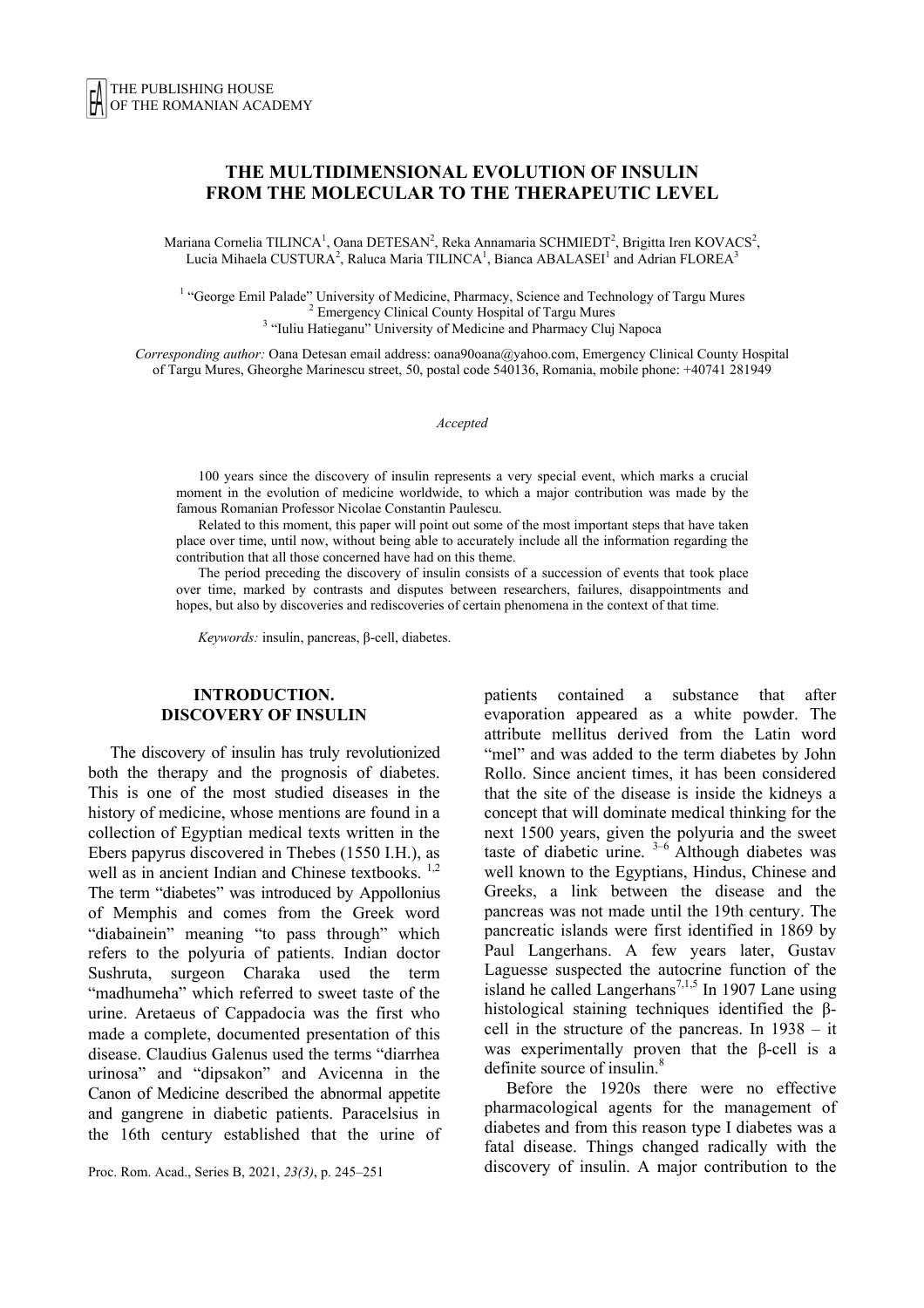discovery of insulin was made by the Professor Nicolae Paulescu, who named the pancreatic extract "pancrein" and published the results of his studies in 1921 in the journal Archives International des Physiologie. In January 1922, the first human insulin injection was given.  $\frac{1}{2}$ 

Biochemist James Bertam Collip developed a new protocol for the process of extracting and concentrating pancreatic extract. In 1923 Banting and MacLeod were awarded the Nobel Prize in Physiology or Medicine for their discovery of insulin.  $10,11$ 

The award raised a lot of controversy and Best, Collip and Paulescu were excluded, and to compensate for this Banting and MacLeod decided to share the prize with Collip, while Noble and Paulescu were officially excluded from the discovery of insulin.<sup>10</sup>

The scientific community highlighted the efforts and merits of Professor Nicolae Paulescu, who was not sufficiently recognized for his contribution to the discovery of insulin. He showed that the pancreatic extract contained certain substances capable of producing an antidiabetic effect. 9,12

The term insulin was mentioned in 1909 by Jean de Meyer, and it was also used by Edward Sharpey-Schafer in 1913 and MacLeod in 1923.<sup>7,13</sup>

# **MORPHOLOGY AND ULTRASTRUCTURE OF PANCREATIC β-CELLS**

The islets of Langerhans become visible by perfusion of pancreas with neutral red, method that facilitates their counting. It was reported a number up to 1,800,000 of islets of Langerhans, prevailing in the tail of pancreas. On histological sections stained with Mallory azan method, the β-cells are recognized after the brownish-orange colour of their granules, as well as after their localization towards the interior of the islet.  $14$  It was thus estimated that 60–70% of an islet consists of β-cells..15 On ultrathin sections, the β-cells appear in transmission electron microscopy as polygonal cells with large, euchromatic nuclei, containing in cytoplasm important amounts of rough endoplasmic reticulum and abundant Golgi apparatus. However, the main ultrastructural feature of these cells is represented by numerous cytoplasmic granules. The secretory granules contain, in man, a rectangular electron-dense crystalline core, surrounded by an electrontransparent region. In rat, the dense core of these granules may have more or less round shapes (Figure 1).<sup>16</sup> The mean size of the secretory granules in rat was reported to be about 460 nm, with dense cores of about 260 nm.<sup>17</sup>

Insulin biosynthesis takes place in the β-cell, following the model of polypeptide hormone synthesis. The process is diagrammed in the image on the top left. The insulin molecule is synthesized by the ribosomes attached to the rough endoplasmic reticulum as preproinsulin (a chain of 110 amino acids and 12,000Da), that becomes proinsulin – a molecule of 86 amino acids (of about 9,000 Da) after the removal of an N-terminus amino acid sequence (required for synthesis initialization, and molecule internalization into the endoplasmic reticulum lumen). The proinsulin also receives a G-shape configuration based on two disulfide bonds. Once transported to Golgi apparatus, the molecule is further processed by proteolysis, resulting three peptide chains: two forming the insulin and a third one known as peptide C. The chemical structure of the two-chains of the mature human insulin molecule was determined by Frederick Sanger in the early 1950s. The pioneering study showed that human insulin B-chain consisted of 30 amino acids and the A-chain of 21 amino acids, with the B- and A-chains being held together by the two disulfide bonds CysB7 to CysA7 and CysB19 to CysA20, with a third intra-chain disulfide bond linking CysA6 to CysA11.<sup>18</sup> Steiner identified proinsulin as the larger single-chain precursor of insulin, determined that proinsulin is the origin of Cpeptide, and showed that the insulin and C-peptide were secreted from the β-cell in equimolar proportions. In 1968, Ronald Chance at Lilly Research Laboratories published the porcine sequence of the proinsulin molecule.<sup>3</sup>

After synthesis, the insulin is packed into vesicles known as secretory granules. Mature secretory granules contain biologically active insulin. Each β cell contains approximately 13,000 secretory granules, being in their way to the plasma membrane. The secretory granules have a higher density at the vascular pole of the β-cells. Through the phenomenon of  $Ca^{2+}$  – dependent exocytosis, the release of insulin from β cells in the interstitial space takes place, and from here, the hormone moves to the fenestrated capillaries of the islet. Once exocytosis occurs, the membranes of the secretory granules are recovered by clathrinemediated endocytosis. Insulin exerts its main effect on blood sugar by facilitating the transport of glucose across the cell membrane. 19–22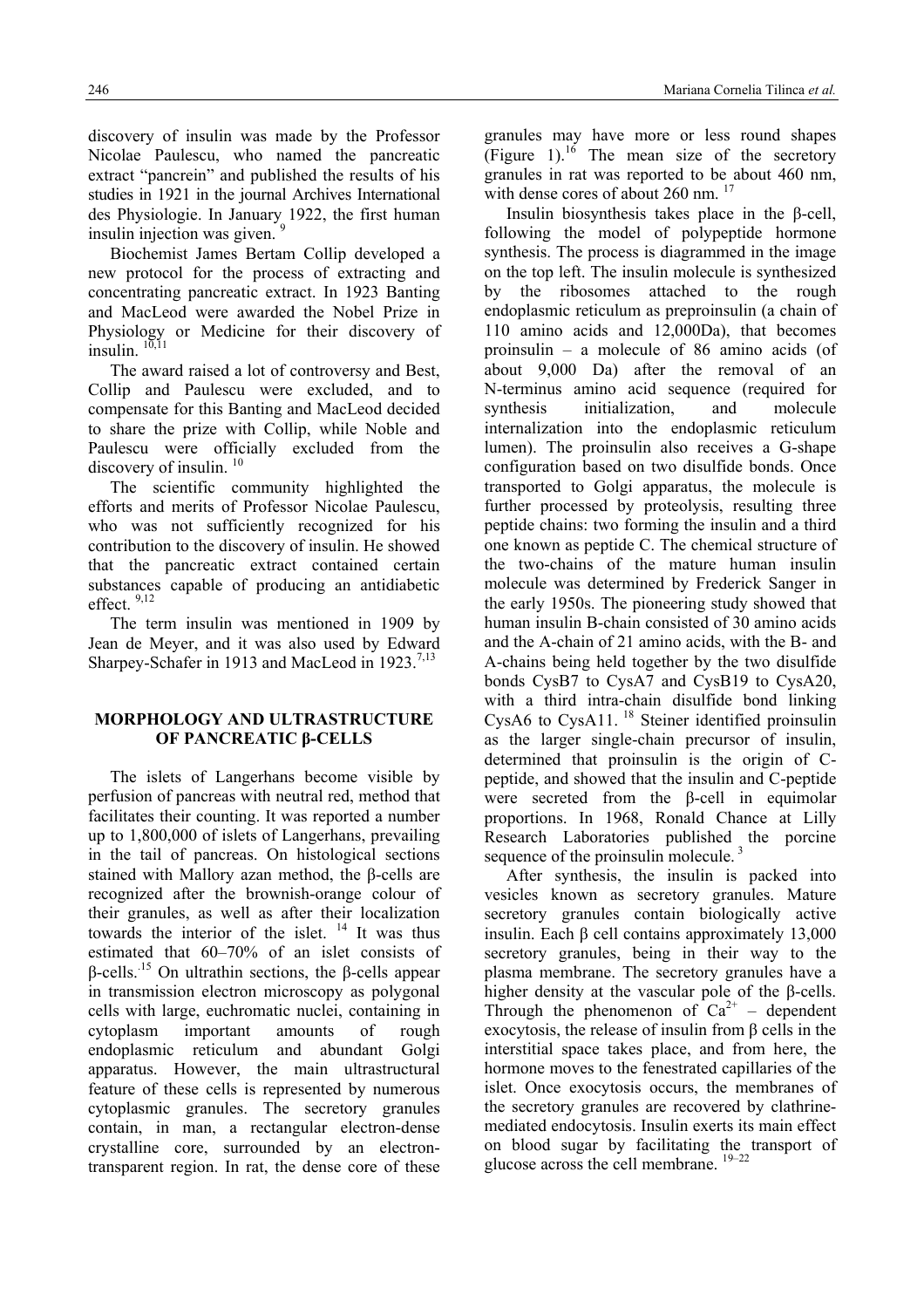

Figure 1. Transmission electron microscopy image of a normal rat pancreatic β-cell. ca=blood capillary; er=endoplasmic reticulum; G=Golgi apparatus; n=nucleus; pm=plasma membrane; sg=secretory granules. (personal archive Adrian Florea).

### **INSULIN PHARMACOLOGICAL FORMS DEVELOPMENT**

Insulin was discovered by Sir Frederick G Banting and Charles H Best at the University of Toronto in 1921 and together with James Collip and John Macleod purified the hormone insulin from bovine pancreases. Hans Christian Hagedorn founded the Nordisk Insulin Laboratorium. In 1922 the Nordisk laboratory successfully extracted a small quantity of insulin from a bovine pancreas and the first patients were treated in 1923.  $18,23$ 

 In 1935 Dorothy Crowfoot Hodgkins took the first diffraction images of insulin crystals. These studies were concretized in 1969 at the University of Oxford with the first crystal structure of a peptide hormone and showing that insulin was a hexamer composed of three heterodimers. 3,24 In 1936 slowly absorbed insulin was produced by combining the hormone with protamine. In 1939 David Aylmen Scott created the insulin – protamine-zinc complex, whose glucose lowering effect lasted up to 48 h. In 1951–1952 were developed the amorphous "lente" insulins (IZS), semilente, lente, and ultralente.<sup>10</sup>

The first description of radio-labeled insulin binding to liver cell membranes was by the Australians House and Weidemann in 1970, followed by more detailed reports from two USA laboratories in 1971.<sup>25,26</sup>

In 1975, fully synthetic insulin (CGP 12 831) was produced. Genentech rDNA human insulin obtained in 1978 from combination of A and B chains individually expressed in *E. coli.* <sup>10,27</sup>

Crystal structures of zinc-free insulin dimers described by Caspar and colleagues demonstrated that the T2 substructure in the 2-Zn insulin hexamer does not require hexamer assembly or zinc-ion coordination.  $28$ 

The first commercial insulin formulations were made with animal insulins, primarily beef and pork insulins, which had pharmacokinetics and pharmacodynamics properties very similar to those of human insulin in spite of differences in their amino acid sequences.  $29,30$ 

By the 1990s, the first form of rapid-acting insulin analogue was approved (insulin lispro), followed by the first truly long acting insulin analogue (insulin glargine) in  $2000$ .

It is now recognized that human insulin is part of a larger family of sequence-linked hormones that includes insulin, the insulin-like growth factors IGF-I and IGF-II, the relaxin peptides relaxin-1, -2, and -3 and the insulin-like peptides INSL3, INSL4, INSL5, and INSL6. 31

Table 1 describes the various forms of Insulin analogs – "analogs" of human insulin – "redesigned" insulin molecules ("designer insulins") by changing their primary structure or by attaching other molecules to obtain the "prandial" and "basal" effect of endogenous insulin.

### **INSULIN ADMINISTRATION**

The main pathway of insulin administration is subcutaneous injection around the abdomen with the formation of a subcutaneous depot. For human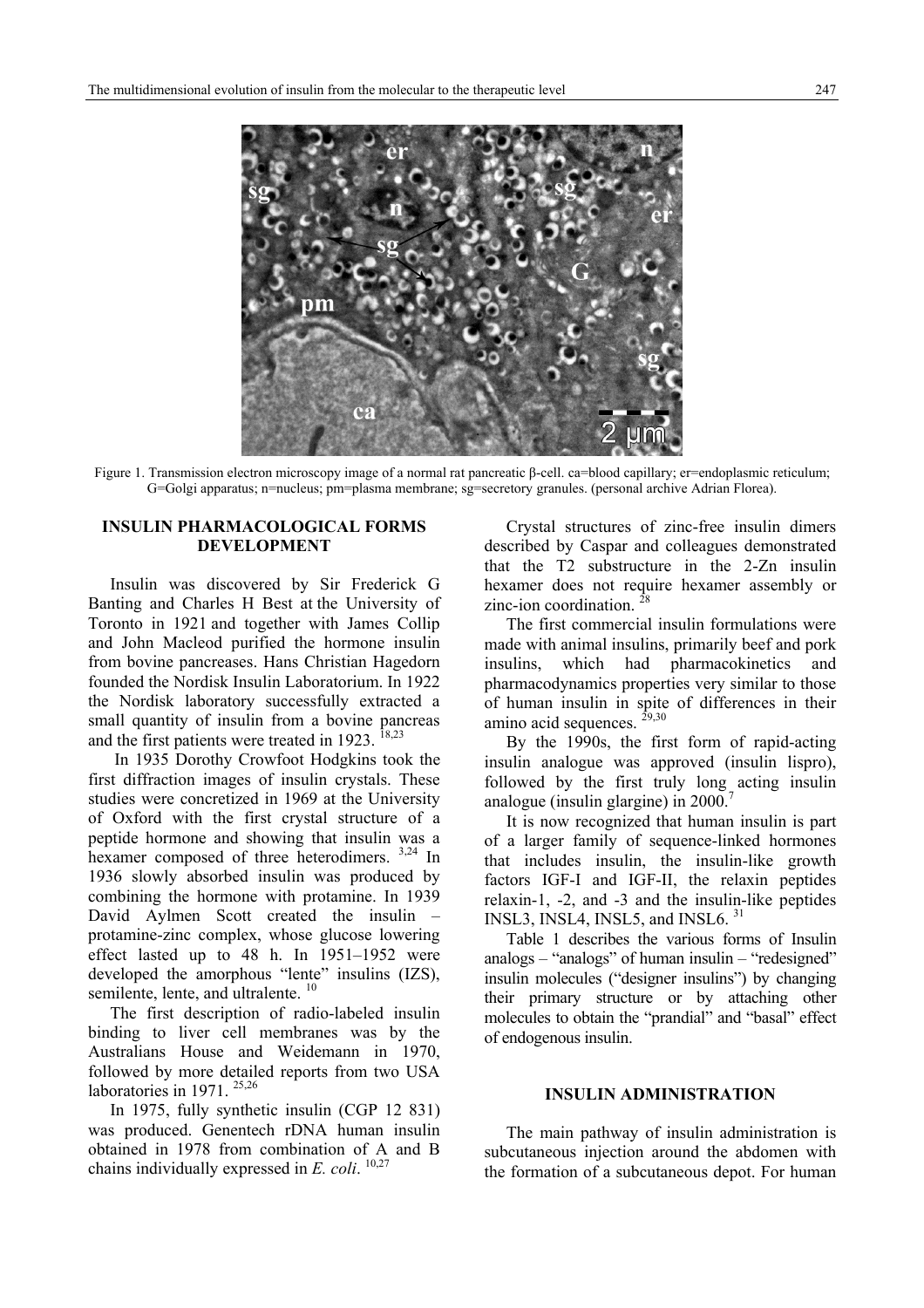insulin the selection of the injection site is very important, the fastest absorption is in the abdomen as opposed to the thigh area. For an action similar as possible to the physiological state, it is preferable to administer prandial insulin in the abdomen and basal insulin in the thigh. Due to technological advancement, the absorption of second-generation insulin is not influenced by the injection site. In case of emergencies, intravenous administration by multiple injections or continuous infusion is preferred. Back-up administration in this cases may be by the intramuscular way.<sup>32</sup> The inhaled route is mentioned in studies with lower efficacy compared to insulin aspart and lower risk of hypoglycemia, its use being limited due to adverse effects and is contraindicated in patients with chronic lung disease or asthma. $33$  Insulin patches may be another route of insulin administration. Insulin-laden microemulsions are currently the most effective, although they are still in the preclinical phase. Transdermal application is an interesting alternative to insulin injection.

*Table 1* 

| Year  | Major event                                    |
|-------|------------------------------------------------|
| 1982- | Commercialization of the first insulins        |
| 1983  | utilizing rDNA technology,                     |
|       | Humulin <sup>®</sup> R (rapid) and N (NPH,     |
|       | intermediate-acting)                           |
| 1996  | The first insulin analogue (Humalog-Eli Lilly) |
| 2000  | Novo-Nodisk registered insulin<br>Aspart       |
|       | (NovoRapid)                                    |
|       | first long-acting analogue-insulin<br>The      |
|       | Glargine (Lantus, Sanofi-Aventis)              |
| 2004  | Sanofi-Aventis registers insulin glulisine     |
|       | (Apidra)                                       |
| 2005  | insulin detemir (Levemir, Novo-Nordisk)        |
| 2006  | Approval of Exubera, the first inhaled insulin |
|       | (Sanofi-Aventis and Pfizer)                    |
| 2015  | Approval of Degludec (Tresiba, Novo-           |
|       | Nordisk)                                       |
| 2019  | Approval of Fiasp by FDA                       |
| 2020  | Lyumjev (from Elu Lilly)                       |

Different insulin regimens have been developed that require adaptation to the patient's glycemic profile. The basal regimen consists of a basal insulin that ensures plasma insulin concentration both during the day and at night. The basal plus regimen requires the addition of a fast or ultra-fast prandial insulin, which controls the postprandial glycemic spike with less risk of late hypoglycemia. Prandial insulin is given before main meals with the addition of one prandial insulin in the basal plus 1 regimen and two in the basal plus 2 regimen. The basal bolus is the closest administration to

physiological insulin secretion and is the insulin of choice in type 1 diabetes. Premixed insulin is fixed mixture of prandial and basal insulin, but it is not recommended because of difficult titration with consequent hindrance in reaching glycemic targets.34,35

Continuous subcutaneous insulin infusion is a substitute for basal and prandial insulin – only one type of short-acting or fast-acting insulin is used – low-dose subcutaneous (basal) and bolus (prandial) administration and association with continuous self-monitoring is absolutely necessary. It is recommended in children and adults with T1DM who have difficulty managing blood glucose levels by blood glucose monitoring and multiple insulin injections, those who cannot easily recognize hypoglycemic episodes, have a history of severe hypoglycemia, are susceptible to nocturnal hypoglycemia or are afraid of hypoglycemia episodes. 36 The first hybrid closed loop system approved by the FDA in 2016, is the Medtronic 670 G pump in patients over 14 years of age; with basal rate limitation (not below 8 IU/day basal rate). Advantages are suspended before low mode (stops 30 min before low limit, then restarts by itself) and auto mode (adjusts basal rates every 5 minutes. 37 Continuous self-monitoring (CGM) is a non-invasive, painless method that shows realtime blood glucose values and trends in blood glucose variability throughout the day and prevents hypo- and hyperglycemia. Compared to selfmonitoring, CGM significantly reduces glycosylated hemoglobin values, glycemic variability and improves patients' quality of life.<sup>38,39</sup>

Management devices are disposable syringes, pen – advantage in use by patients with manual problems or visual disturbances (noise per unit insulin), insulin pumps – regulation by the patient and transdermal insulin injection devices.

"Smart insulin" – is a concept in the research stage, according to which an insulin particle could be modified so that it can be activated by a sufficiently high concentration of glucose in the blood.40 The focus is now on the latest advances in the development of oral insulin formulations. Oral administration is much more appropriate and attractive compared to the subcutaneous route, but unfortunately can not be used due to poor epithelial permeability and enzymatic degradation in the gastrointestinal tract. Extensive research has been conducted to explore possible ways of administering insulin based on new methods, such as liposome, microsphere, nanoparticles, dissolving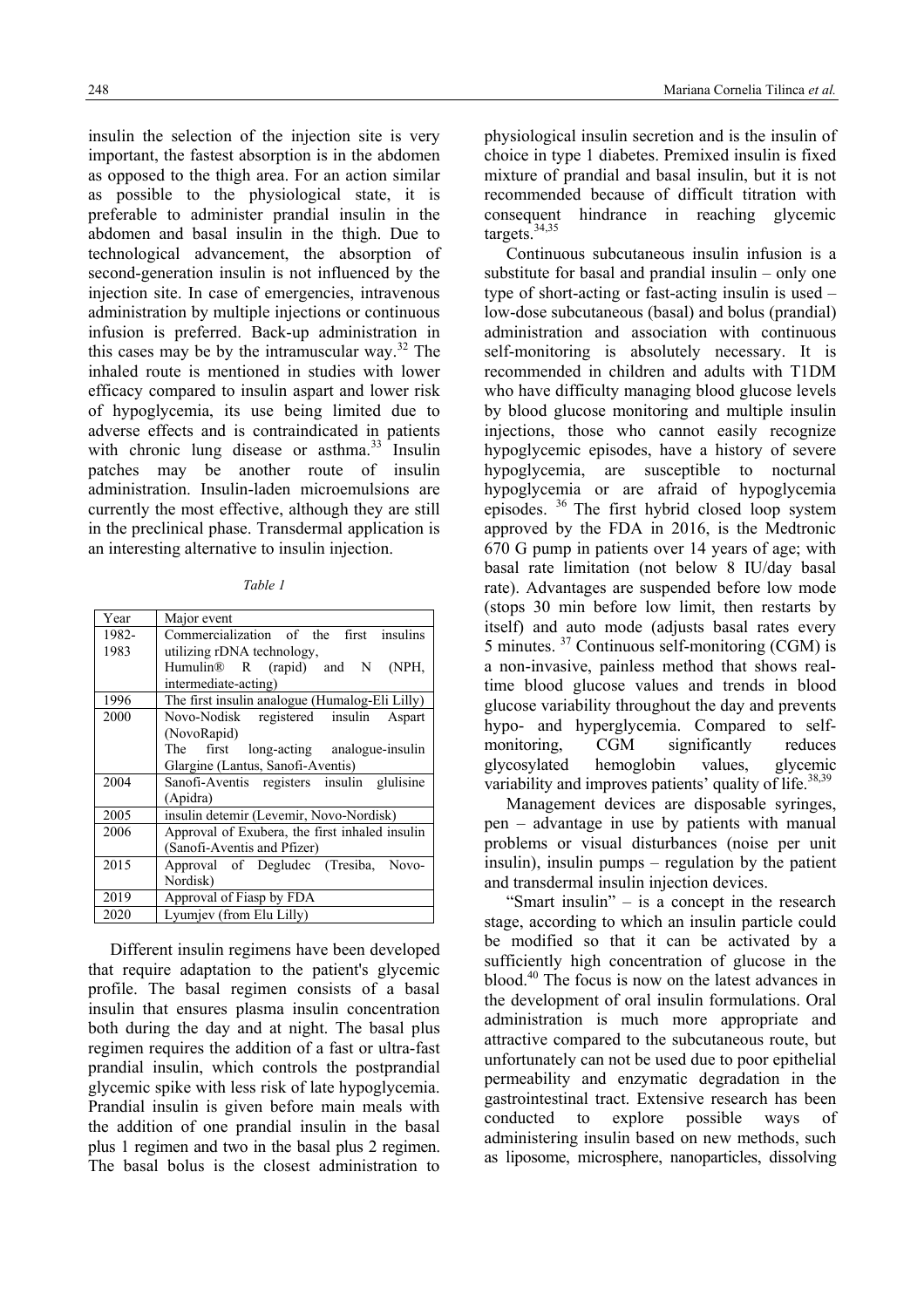bands in the oral cavity, sprays that allow oral and pulmonary absorption. These next-generation therapies could help improve the quality of life of diabetic patients on insulin therapy.

# **THE ARTIFICIAL PANCREAS**

The first insulin pumps and devices for continuous glycemic monitoring appeared in the 1960s. Since then there have been attempts to create a system in which glycemic information could automatically influence insulin administration.41 The artificial pancreas also known as advanced hybrid closed loop is used in management of T1DM. It has shown an effective time in range glucose values without increasing the risk of hypoglycemia, especially during night. $42$ Their effectiveness may also reflect in good glycemic control in perioperative states associated with lower numbers of hypoglycemia and decreased variability of glucose levels.<sup>4</sup>

Bihormonal pump (insulin  $+$  glucagon) is a research topic performed in patients with T1DM. Currently, studies are being performed to optimize the action of insulin and the progressive automation of insulin pump therapy. The bihormonal pump can reproduce the physiological endocrine pancreas secretion. Compared with open loop control, in closed loop control system, time in range was achieved in 86.6% *vs.* 53.9% of time  $44,45$ 

The discovery of β-pancreatic cells and their decisive role in carbohydrate metabolism was an important milestone in the pathology of diabetes. They have a remodeling ability with an essential role in maintaining glycemic homeostasis. Normally there is a balance between the process of forming new β-cells and their apoptosis.  $46,47$  A reduced number of β-cells was reported in patients with diabetes. The cells die by apoptosis or necrosis. They are usually replaced by collagen fibers which lead to fibrosis of the pancreas. 48 In the experimental streptozotocin-induced diabetes in rats, the apoptosis of β-cells was also reported as highly increased, the remaining intact cells displaying important ultrastructural alterations, including smaller secretory granules (of about 275 nm) without the dense core, or with smaller cores (about 195 nm).  $^{17}$  The origin of a new adult β-cell is a crucial question that scientists must answer in order to identify treatments that restore the mass of β-island cells in diabetic patients. Finally, future regenerative therapies should aim to

stimulate the replicative capacity of β-cellremaining cells in diabetic patients and / or induce neogenesis, stem cell therapy can be a promising treatment for diabetic patients.49,50

# **NON-INSULIN PHARMACOLOGICAL AGENTS**

Synthesis of pharmacological agents, in which insulin therapy is a basic pillar in the treatment of this disease. Regarding other pharmacological agents used in the therapy of T2DM we can mention biguainides (metformin) and thiazolidinediones (pioglitazone, rosiglitazone) that have the effect of decreasing insulin resistance, also with encouraging effects on obesity and cancer.<sup>51</sup> Sulphonylureas (glimepiride, glibenclamide, glyburide) and glinides (repaglinide, nateglinide) increase insulin secretion from pancreatic cells, reduce glucagon production and improve insulin<br>sensitivity of nerinheral tissues.  $52,53$  Alfasensitivity of peripheral tissues. glucosidase inhibitors (acarbose, miglitol) have their action on elevated postprandial glycemic values and dipeptidyl peptidase-4 inhibitors (sitagliptine, saxagliptine) works on incretine hormones with increasing insulin and decreasing glucagon. The new pharmacological classes that have received the most attention in recent studies are sodium-glucose cotransporter protein-2 (SGLT-2) inhibitors (dapafliflozin, empagliflozin) and glucagon-like peptide-1 (GLP-1) receptor agonists (dulaglutide, semaglutide, liraglutide) with major benefits on cardiovascular and renal risk associated in patients with T2DM. 54,55

**Key messages.** The discovery of insulin has really revolutionized both the therapy and the prognosis of diabetes. Insulin remains one of the most effective means of balancing disrupted metabolism in diabetes.

Insulin therapy aims to remove the symptoms of endogenous insulin deficiency by obtaining a glycemic control, as operative and sustainable as possible. Optimal metabolic control is reflected in the absence of clinical signs and severe hypoglycemia, as well as the absence of symptomatic hyperglycemia and ketoacidosis.

Therapeutic targets must be permissive, established in agreement with the doctor and the patient, with the gradual increase of their requirements. Insulin use requires motor and cognitive skills, therapeutic education. Achieving the set goals leads to avoiding the occurrence of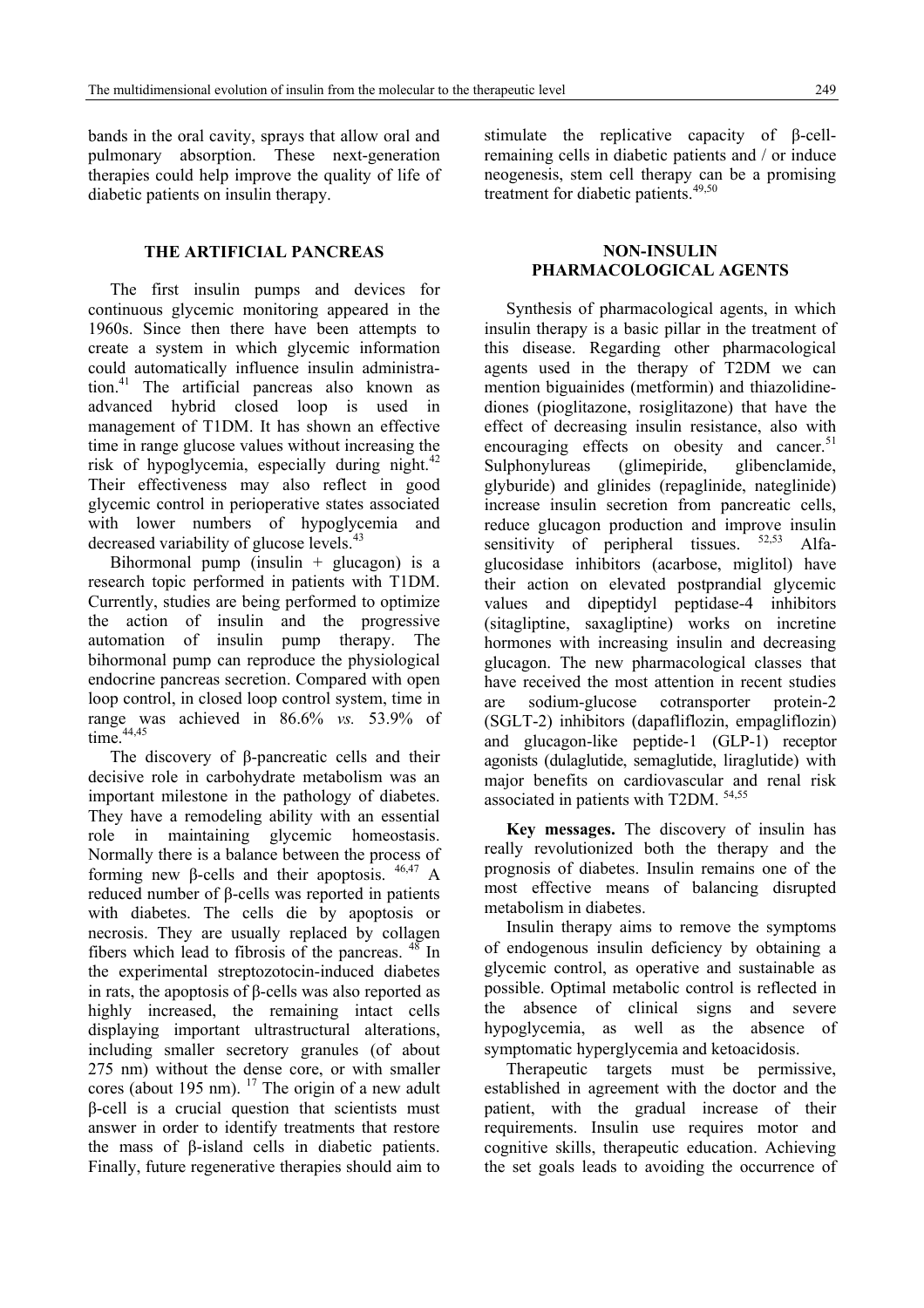chronic micro and macrovascular complications and improving the patient's quality of life.

### **CONCLUSIONS**

Insulin treatment is considered one of the most important advances in medicine and is currently one of the challenges of the daily practice of the diabetologist.

We are currently witnessing a large-scale concerted technological revolution in insulin injections and how they are being administered using highly ingenious and efficient devices.

β-cell cell regeneration is a major goal of antidiabetic therapy, with researchers pedaling in this direction.

Understanding the mechanisms that govern the growth and maintenance of β-cell mass represents an important issue that has persisted for a long time in the attention of the scientific community.

The performances reached in antidiabetic therapy would not have been possible without the perseverance of scientists, some more or less known, others more or less recognized, including Nicolae Paulescu, to whom we pay tribute today for his exceptional scientific merits.

#### **REFERENCES**

- 1. Mathieu C., Martens P.J., Vangoitsenhoven R., *One hundred years of insulin therapy. Nat Rev Endocrinol*, **2021**, doi: 10.1038/s41574-021-00542-w.
- 2. Lee S.H., Yoon K.H., *A Century of Progress in Diabetes Care with Insulin: A History of Innovations and Foundation for the Future, Diabetes Metab J,* **2021**, *45(5)*, 629-640.
- 3. Sims EK., Carr A.L.J., Oram R.A., DiMeglio L.A., Evans-Molina C., *100 years of insulin: celebrating the past, present and future of diabetes therapy, Nat Med,* **2021**, *27(7)*, 1154-1164.
- 4. Leeder S.R., *The history of insulin: the mystery of diabetes, Med J Aust,* **2013**, 199(4):227.
- 5. Rydén L., Lindsten J., *The history of the Nobel prize for the discovery of insulin, Diabetes Res Clin Pract,* **2021**, *175*, 108819.
- 6. Laios K., Karamanou M., Saridaki Z., Androutsos G., *Aretaeus of Cappadocia and the first description of diabetes, Hormones (Athens),* **2012**, *11(1)*, 109-113.
- 7. Fralick M., Zinman B., *The discovery of insulin in Toronto: beginning a 100 year journey of research and clinical achievement*, *Diabetologia,* **2021**, *64(5)*, 947-953.
- 8. Serban V., "Tratat român de boli metabolice", vol 1, Editura Brumar, Timisoara, 2010, pp. 87-88.
- 9. Ionescu-Tirgoviste C., Buda O., *Nicolae Constantin Paulescu: the first explicit description of the internal secretion of the pancreas, Acta Med Hist Adriat*, **2017**, *15(2)*, 303-322.
- 10. Vecchio I., Tornali C., Bragazzi N.L., Martini M., *The Discovery of Insulin: An Important Milestone in the History of Medicine, Front Endocrinol (Lausanne),* **2018**, *23*, *9*, 613.
- 11. Wright J.R. Jr,, Gale E.A.M., *Winner's curse: The sad aftermath of the discovery of insulin, Diabet Med*, **2021**, *25*, e14677.
- 12. Mota M., Catrinoiu D., *The Nobel Prize for the insulin discovery, Diabetes Res Clin Pract,* **2021**, 108950.
- 13. Hegele R.A., Maltman G.M., *Insulin's centenary: the birth of an idea, Lancet Diabetes Endocrinol,* **2020**, *8(12)*, 971-977.
- 14. Bloom W., *A new type of granular cell in the islets of Langerhans of man, Anat. Rec,* **2005**, *49(4)*, 363-371.
- 15. Ross M.H., Pawlina W., "Histology. A text and atlas.", 6<sup>th</sup> ed, Lippincot, Williams & Wilkins, 2011, pp. 647-655.
- 16. Lacy P.E., *The pancreatic beta cell: structure and function, New Eng. J. Med,* **1967**, *276(4)*, 187-195.
- 17. Bâlici S., Wankeu-Nya M., Rusu D., Nicula G.Z., Rusu M., Florea A., Matei H., *Ultrastructural analysis of in vivo hypoglycemiant effect of two polyoxometalates in rats with streptozotocin-induced diabetes, Microscopy and Microanalysis,* **2015**, *21(5)*, 1236–1248.
- 18. Ward C.W., Lawrence M.C., *Landmarks in insulin research, Front Endocrinol (Lausanne)*, **2011**, *2*, 76.
- 19. Liu M., Weiss M.A., Arunagiri A., et al, *Biosynthesis, structure, and folding of the insulin precursor protein, Diabetes Obes Metab*, **2018**, *20 Suppl 2*, 28-50.
- 20. Avrahami D., Klochendler A., Dor Y., Glaser B., *Beta cell heterogeneity: an evolving concept., Diabetologia,* **2017**, *60(8)*, 1363-1369.
- 21. Levetan C., *Distinctions between islet neogenesis and β-cell replication: implications for reversal of Type 1 and 2 diabetes, J Diabetes*, **2010**, *2(2)*, 76-84.
- 22. Weir G.C., Gaglia J., Bonner-Weir S., *Inadequate β-cell mass is essential for the pathogenesis of type 2 diabetes, Lancet Diabetes Endocrinol*., **2020**, *8(3)*, 249-256.
- 23. NovoNordisk, 2009, *History of Novo Nordisk*. Available: http://www.novonordisk.com.au/documents/ article\_page/document/History.asp. Accessed: September  $6, 2021$
- 24. Adams M.J., Blundell T.L., Dodson E.J., et al*., Structure of rhombohedral 2 zinc insulin crystals, Nature,* **1969**, *224*, 491–495.
- 25. Cuatrecasas P., Desbuquois B., Krug F., *Insulin-receptor interactions in liver cell membranes*, *Biochem.Biophys.Res.Commun.,* **1971**, *44*, 333–339.
- 26. Lawrence M.C., *Understanding insulin and its receptor from their three-dimensional structures. Mol Metab.,* **2021**, *52*, 101255.
- 27. Rosenfeld L., *Insulin: discovery and controversy, Clin Chem*, **2002**, *48*, 2270–88.
- 28. Weiss M.A., Lawrence M.C., *A thing of beauty: Structure and function of insulin's "aromatic triplet", Diabetes Obes Metab*, **2018**, *20 Suppl 2(Suppl 2),* 51-63.
- 29. Owens D.R., Jones M.K., Birtwell A.J., et al, *Pharmacokinetics of subcutaneously administered human, porcine and bovine neutral soluble insulin to normal man, Horm Metab Res,* **1984**, *16 Suppl1*, 195–199.
- 30. Hirsch I.B., Juneja R., Beals J.M., Antalis C.J., Wright E.E., *The Evolution of Insulin and How it Informs Therapy and Treatment Choices, Endocr Rev,* **2020**, *41(5)*, 733–55.
- 31. Shabanpoor F.,Separovic F., Wade, J.D., *The human insulin superfamily of polypeptidehor- mones, Vitam. Horm,* **2009**, *80*, 1–31.